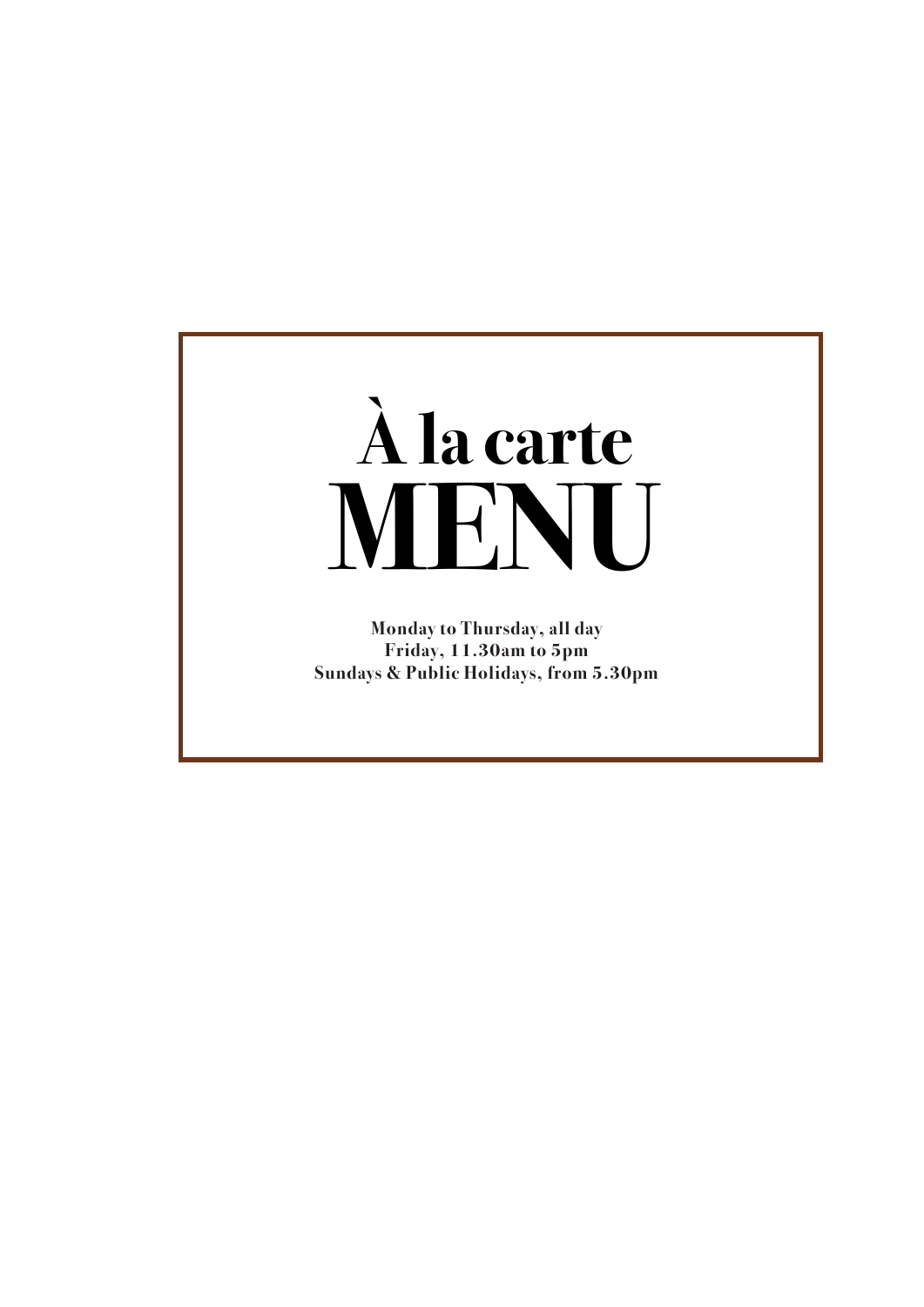

### **À la carte Menu**

**Minestrone Soup 10** *Cabbage, Carrot, Zucchini, Potato, Macaroni, Tomato. Served with Toasts* **SOUPS**

> **Black Truffle Mushroom Velouté 12** Ø *Forest Mushroom, Cream, Watercress. Served with Toasts*



**Watermelon Flambée 12** *Sous Vide Watermelon, Sambuca Flambler & Tarragon, Feta Cheese, Rocket, Balsamic Glaze*

#### **Baked Escargots 18** *Escargots, Parsley, Butter, Thyme, Melba Toasts*

**Sea Urchin Yuzu Panna Cotta 18** *Sea Urchin, Panna Cotta, Ebiko, Alfalfa Sprouts*

**Pan-Seared Foie Gras 22** *Caramelised Pineapple, Strawberry Coulis, Mesclun Salad, Toasts*



*Air Flown Blue Mussels Choice of Toasts or Fries* ל'ח **Moules Marinière**  *Blue Mussels, White Wine Broth, Shallots & Garlic Confit, Leek, Celery*  **350gm - 25 700gm - 38**

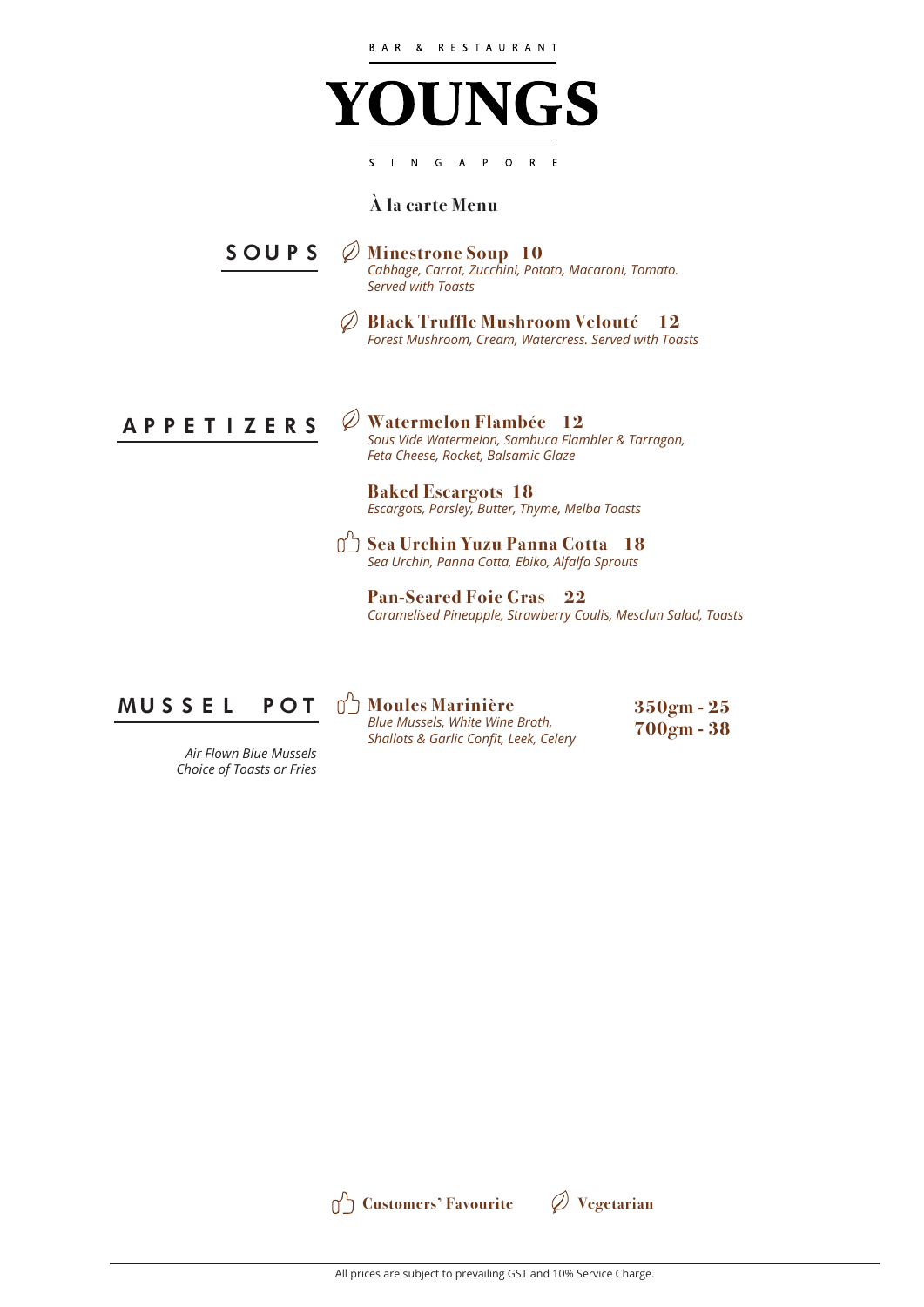

### **À la carte Menu**

**BURGERS**

*Served with Mesclun Salad & Fries*

#### **Chicken Escalope Burger 20**

*Handmade Charcoal Bun, Chicken Thigh, Yuzu Mayo, Rocket, Roma Tomatoes*

**Gold Is The New Black Burger 25** *Handmade Charcoal Bun, Truffle-Infused Wagyu Beef, Roma Tomatoes, Gherkin, Mayo, Onion Ring, Sliced Cheddar, Edible Gold Dust*

#### **Impossible Burger 27**

*Salmon Roe*

*Handmade Charcoal Bun, Impossible Patty, Lettuce, Roma Tomatoes, Onion Ring, Mayo, Sliced Cheddar*

## **MAINS**

**Buttermilk Chicken Schnitzel 18** *Fresh Chicken Thigh, Rocket Salad, Shredded Parmesan, Housemade Yuzu Sauce*

**Stuffed Squid Risotto 26** *Risotto, Whole Squid, Shrimps, Roasted Herb Potatoes, Chunky Carrots, Wild Mushrooms, Truffle Cream Sauce*

**Pan-Seared Salmon Belly (250g) 30** *Salmon Belly, Creamy Polenta, Provençal Vegetable, Mousseline Sauce,* 

**Grilled Kurobuta Pork Chop (250g) 38**

*Kurobuta Pork, Hummus, Buttered Broccolini, Mustard Cream Sauce*

### **STEAK**

**Beef Sirloin (200g) 26** *With Choice of 1 Side and 1 Sauce. Served with Mesclun Salad*

*With Choice of 1 Side and 1 Sauce. Served with Mesclun Salad*

#### **DONENESS**

**RARE** *Red Throughout*

**MEDIUM**

**MEDIUM - RARE** *Slightly Pink with A Red Center*

*Light Pink with No Traces of Red* **MEDIUM - WELL** *Fading Traces of Pink* **WELL DONE** *No Pink*

 $\Box$ **Beef Ribeye (200g) 38** *With Choice of 1 Side & 1 Sauce. Served with Mesclun Salad*

**Beef Tenderloin (200g) 32**

**Choose All 3 Meats 93** *with Choice of 2 Sides & 2 Sauces. Served with Mesclun Salad*

**Choice of Sides:** *Mashed Potatoes, Roasted Potatoes, Sautéed Mushrooms, Seasonal Vegetables*

**Choice of Sauce:** *Cafe de Paris Butter, Green Peppercorn Sauce, Mushroom Sauce, Mustard Sauce* 

*Please check with our Captains on the best premium wine pairings*

**Customers' Favourite Vegetarian**



All prices are subject to prevailing GST and 10% Service Charge.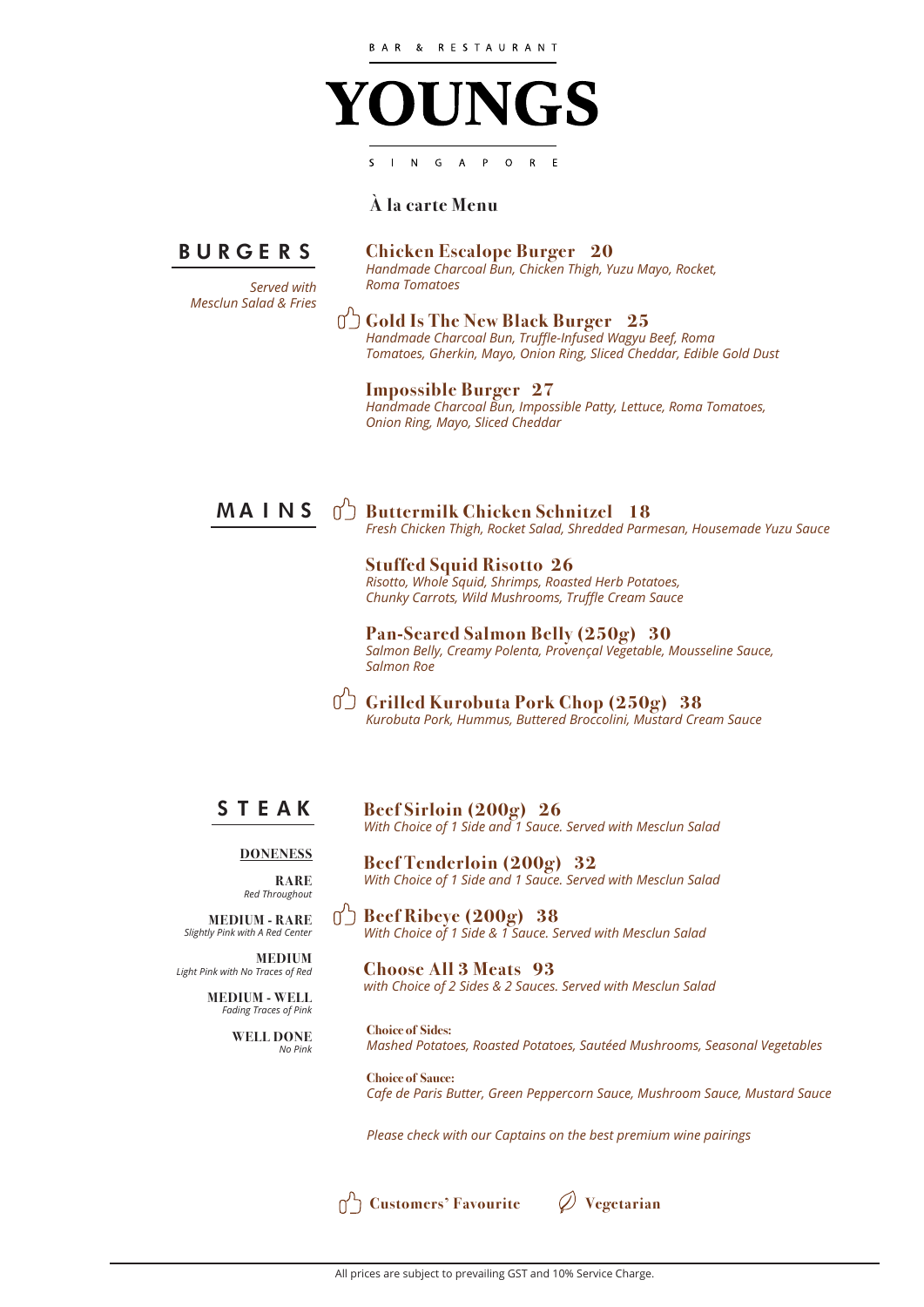

## **À la carte Menu**

# **PASTAS**

*Choice of Pasta: Fettuccine, Linguine, Spaghetti*

**Black Olive & Mushroom Aglio Olio 18**  $\mathcal{O}$ *Black Olives, Mushroom Medley, Chilli Flakes, Garlic, Asparagus, Parmesan*

**Carbonara** 19 *Streaky Bacon, Cream Sauce, Parmesan, 63 Degree Sous Vide Egg*

**Sous Vide Pork Belly 21**  *Pork Belly, Garlic, Shallot, White Wine Jus, Celery, Leek*

**Prawn Aglio Olio 22** *Sautéed Bay Prawns, Chilli Flake, Garlic, Asparagus, Cherry Tomato, Parmesan*

**Seafood Marinara 22** *Prawns, Salmon, Clam, Tomato Purée, Basil, Parmesan*

### **Available Daily**

# **PIZZAS**

*Hand Stretched Dough Made Daily. Topped with Mozzarella & Cheddar, Baked to Perfection.*

**Margherita 16** O) *Sliced Roma Tomatoes, Basil* 

**Bacon And Egg 18** *Streaky Bacon, Egg, Basil, Onions*

**Hawaiian 18** *Honey Baked Ham, Pineapple, Basil*

**Spicy Pulled Pork 18** *Pulled Pork, Housemade BBQ Sauce, Jalapenos, Red Onions, Chilli Flakes*

**Sweet Shrimp 18** *Amaebi Shrimps, Bell Peppers, Chilli Flakes, Basil*

**ImpossibleTM 20**  *Impossible Meat Bolognese, Red Onion, Black Olives, Basil* 

**Prosciutto di Parma 20** *Parma Ham, Roma Tomatoes, Basil, Rocket*

**Customers' Favourite Vegetarian**

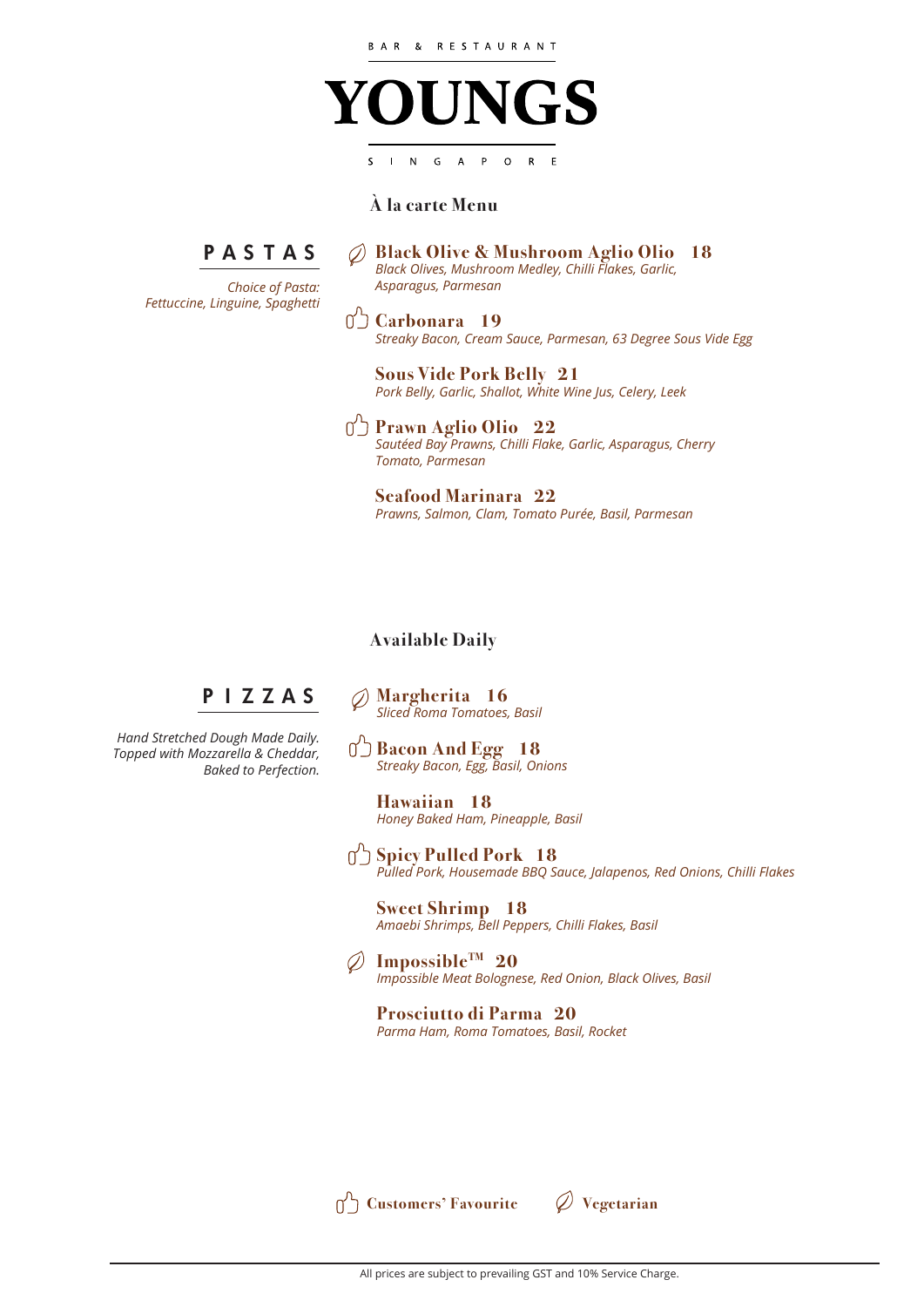

### **Available Daily**

### **DESSERTS**

**Ice Cream 7**

*Single Scoop. Choice of: Chocolate, Salted Caramel, Vanilla Add on additional scoop 5*

**Churros 9** 

*Coated with Cinnamon Sugar. Served with Dark Chocolate Dip*

**Lemon Tart 9**  *Topped with Cream Mousse, Fresh Fruit, Icing Sugar* 

**Tiramisu 12** *Alcohol and Coffee Drenched Savoiardi Fingers, Amaretto Cream. Dusted with Cocoa Powder*

**Molten Chocolate Lava Cake 15** *Dark Chocolate Lava Cake, Vanilla Ice Cream, Mixed Berries*

**Ice Cream Parfait 16** *Chocolate, Salted Caramel & Vanilla Ice Cream, Cookies Crumble, Brownie, Toblerone, Shave Nuts, Caramel & Chocolate Sauce*